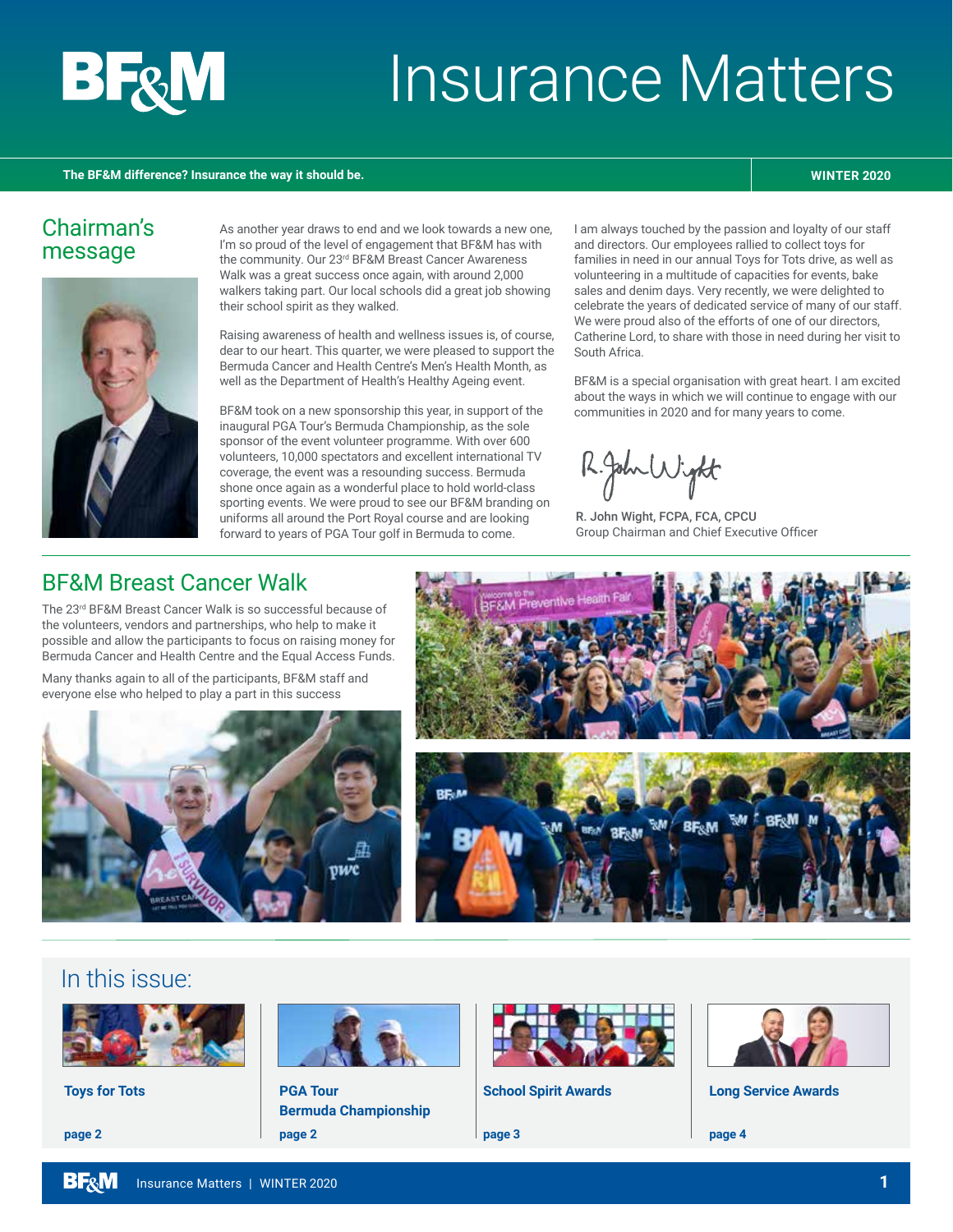#### PGA Tour 2019 Bermuda Championship

BF&M was very proud to sponsor the volunteer programme for the PGA Tour Bermuda Championship. The event was a great success, and a huge component of that success was the cheerful, helpful effort provided by the volunteers.





*Pictured L to R — Bart Lewis, Tamara Lewis, Amy DaPonte, Huw Thorley, Martin Tremblay and Lily Chen*

### Toys for Tots

The BF&M staff once again showed their festive spirit by donating gifts to the 2019 Toys for Tots campaign. Thanks to all who supported the Coalition for the Protection of Children and the HSBC Bermuda appeal, supporting children in need.



#### School Spirit Awards

Thank you to all the schools, students and teachers who supported the BF&M Breast Cancer Awareness Walk.

Congratulations to the winners of the School Spirit Awards: Harrington Sound Primary School, Whitney Institute Middle School and CedarBridge Academy.







#### Training and Development

Congratulations to Stacy Ashby on obtaining her CPCU designation.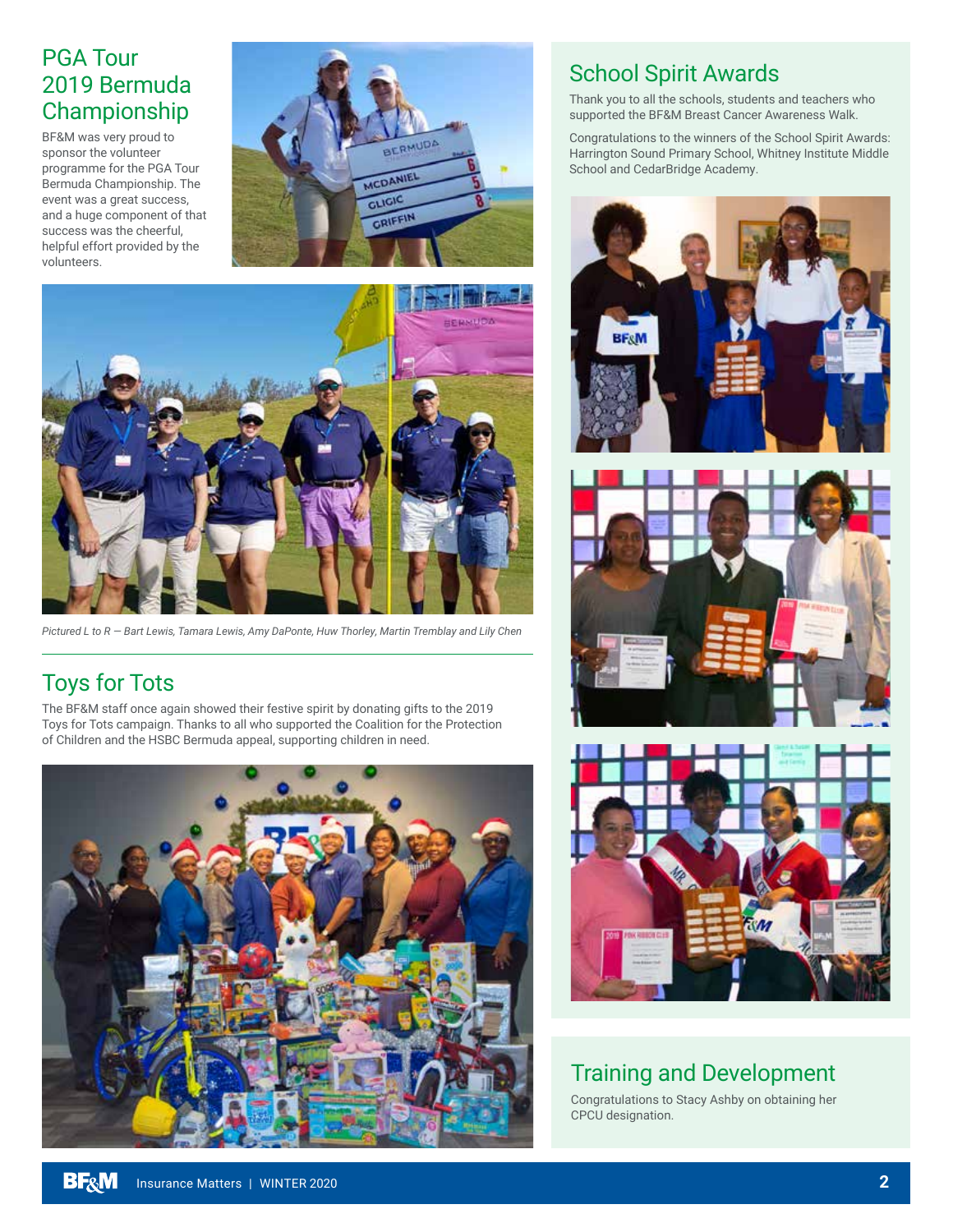#### Supporting families in South Africa

One of our directors, Catherine Lord, recently visited South Africa and donated some BF&M apparel, along with other items, to the children in the villages she visited.



#### New motorbike competition draws to a close.

We have our final winner! By setting up and activating an online account on BF&M's website, Erika Denbrook was entered into our draw for one of four new motorbikes, and she won!



*Pictured — Erika collecting the prize voucher and Andrew Hanwell, VP Personal Insurance BF&M Limited*

Look out for our new competition in 2020. See **bfm.bm/win** for details.

### Celebrating Wellness – Healthy Ageing

The wellness team participated in the Celebrating Wellness: Healthy Ageing Starts Now event hosted by the Department of Health. The event promoted the important role that physical activity and healthy eating play in achieving a healthy lifestyle.

BF&M had games, prizes and tips about leading a healthier lifestyle.





#### Men's Health Month

As part of Men's Health Month, BF&M participated in the free Men's Health Fair. We were delighted to support the Bermuda Cancer and Health Centre by sharing important messages to over 185 of Bermuda's men.



#### Electronic correspondence and investor queries

BF&M shareholders have the option to receive their newsletters, Annual Report and Six Month Report electronically. If you would like to receive electronic correspondence, please contact Amy Da Ponte at shareholder@bfm.bm or call 441-298-0308.